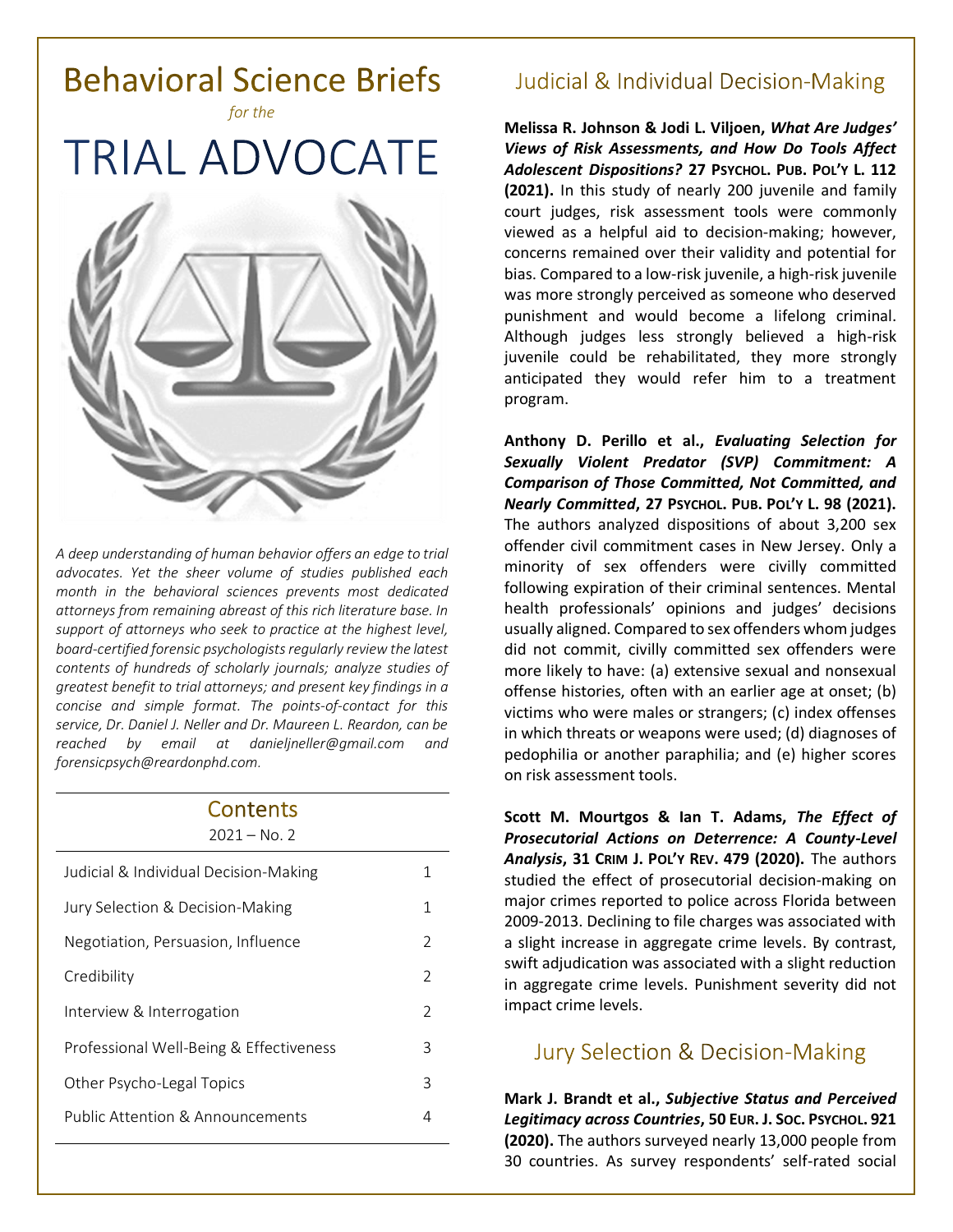status decreased, so did their trust in government and confidence in societal institutions (e.g., police, courts).

**William E. Crozier et al.,** *Taking the Bait: Interrogation Questions about Hypothetical Evidence May Inflate Perceptions of Guilt***, 26 PSYCHOL. CRIM. L. 902 (2020).** A "bait question" is an interrogation tactic in which an interviewer asks about hypothetical evidence that does not exist. In three experiments, bait questions had little to no impact on participants' perceptions of defendants' guilt.

**Edward C. Tomlinson et al.,** *Revisiting the Trustworthiness-Trust Relationship: Exploring the Differential Predictors of Cognition- and Affect-Based Trust***, 41 J. ORG. BEH. 535 (2020).** In two samples, participants' ratings of others' overall dependability and trustworthiness hinged on their perceptions of others' competence, as well as the consistency of others' words and actions. Participants rated others' levels of care and concern mostly on their apparent benevolence and, to a lesser extent, shared values.

### Negotiation, Persuasion, Influence

**Jennifer M. Bartlett & Tina M. Zottoli,** *The Paradox of Conviction Probability: Mock Defendants Want Better Deals as Risk of Conviction Increases***, 45 L. HUM. BEH. 39 (2021).** In three experiments involving large samples, more than 85% of mock defendants expressed a willingness to plead guilty regardless of their conviction probability or potential sentence length.

**Nick Peterson,** *Do Detainees Plead Guilty Faster? A Survival Analysis of Pretrial Detention and the Timing of Guilty Pleas***, 31 CRIM. JUST. POL'Y REV. 1015 (2020).** The author studied speed of guilty pleas in over 100,000 cases across 25 states. Defendants' speed of pleading guilty quickened when they were detained until adjudication or charged with property, drug, or public order offenses. Speed of pleading guilty slowed when defendants were male, prosecutors had increased caseloads, counties had large Black populations, and jails were small in capacity.

**Sundeep Sharma et al.,** *The Effects of Emotional Expressions in Negotiation: A Meta-Analysis and Future Directions for Research***, 33 HUM. PERF. 331 (2020).** The authors analyzed 64 studies that had investigated the impact of emotional expression in negotiation. In general, negotiators' expressions of negative emotion

were moderately associated with increases in concession-making by their counterparts. Yet they also were strongly associated with negative impressions: Counterparts expressed decreased willingness to trust and work in the future with such negotiators.

**Alexander Testa & Brian D. Johnson,** *Paying the Trial Tax: Race, Guilty Pleas, and Disparity in Prosecution***, 31 CRIM. J. POL'Y REV. 500 (2020).** The authors analyzed case dispositions involving nearly 25,000 offenders sentenced in Maryland between 2012-2015. Likelihood of pleading guilty decreased among defendants who were aged 25 years or older, members of a minority racial or ethnic group, represented by a private attorney, or charged with a serious offense. Odds and average length of imprisonment were lower for defendants convicted by guilty plea than for those convicted at trial.

### Credibility

**Meredith Allison et al.,** *Alibi Believability: Corroborative Evidence and Contextual Factors***, 38 BEH. SCI. L. 337 (2020).** About 700 participants read a crime scenario, then rated believability of alibi statements. Strong corroborating physical evidence increased believability of alibis. Neither number of corroborators nor type of crime impacted believability of alibis.

**Thomas J. Nyman et al.,** *The Effects of Distance and Age on the Accuracy of Estimating Perpetrator Gender, Age, Height, and Weight by Eyewitnesses***, 27 PSYCHOL. CRIM. L. 231 (2021).** Over 1,500 participants viewed people at varying distances for 20 seconds, then judged identifying features. Irrespective of distance, judgments of gender were usually accurate, and estimates of weight were often inaccurate. As distances increased, accuracy of estimates for height and age also decreased.

**Teresa Schneider et al.,** *Feeling Guilty: Little Effect on False Confession Rate***, 27 PSYCHOL. CRIM. L. 265 (2021).** In two experiments with student samples, over half of participants falsely admitted to committing prohibited acts. Feelings of guilt had no impact on the rate of false statements.

#### Interview & Interrogation

*Laure Brimbal et al., Evaluating the Benefits of a Rapport-Based Approach to Investigative Interviews: A Training Study with Law Enforcement Investigators***, 45**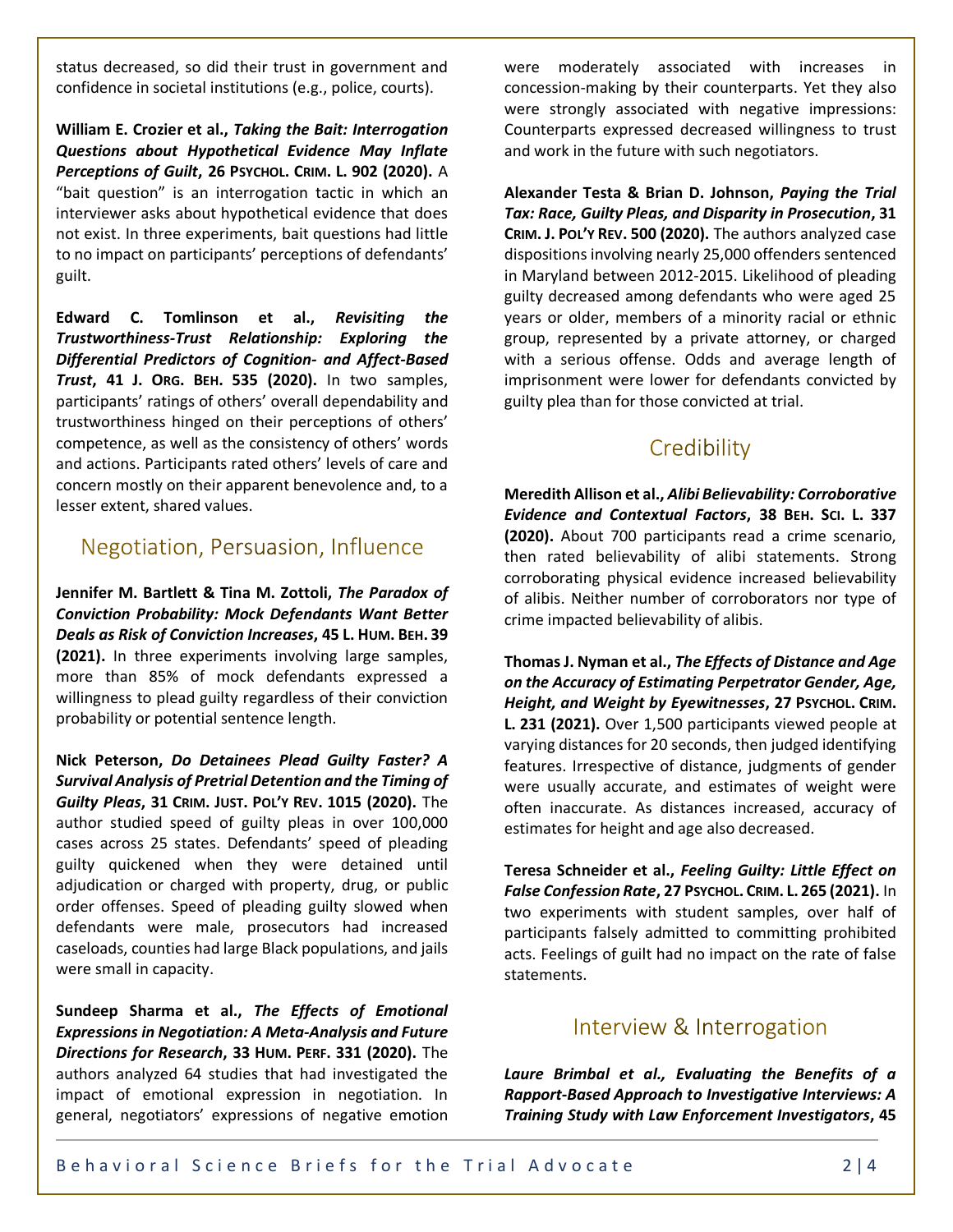**L. HUM. BEH. 55 (2021).** Over 60 experienced investigators interviewed "suspects" of a mock domestic terrorist attack. Use of rapport-based questioning was associated with increased ratings of perceived rapport by suspects, which in turn was associated with increased willingness to cooperate and disclose evidence.

**Christopher E. Kelley et al.,** *Just a Normal Conversation: Investigative Interviews in a County Jail***, CRIM. JUST. BEH. (forthcoming).** The authors analyzed 50 recorded jail detainee interviews conducted by investigative personnel. A combination of open-ended questions, affirmations and summaries was associated with an increase in detainee cooperation and disclosure. Accusatorial questioning styles (confrontation, evidence presentation, emotion provocation) were associated with a reduction in detainee engagement and forthcomingness.

**Martine B. Powell & Sonja P. Brubacher,** *The Origin, Experimental Basis, and Application of the Standard Interview Method: An Information-Gathering Framework***, 55 AUSTR. PSYCHOL. 645 (2020).** The authors describe a scientifically-informed framework for conducting interviews across multiple contexts. Broadly, it contains the following components: (1) Greet and explain ground rules (e.g., "If you don't know the answer, just say 'I don't know"); (2) Establish rapport; (3) Practice recall unrelated to the topic of concern; (4) Introduce the topic of concern; (5) Elicit a narrative mainly by asking open-ended questions; (6) Ask specific follow-up questions about the event; and (7) Close by asking if interviewees have anything else to add, thanking them for talking, addressing safety-related issues, and moving to positive topics. The framework contains exemplar dialogue for each interview phase.

**Patrick Risan et al.,** *Trauma Narratives: Recommendations for Investigative Interviewing***, 27 PSYCHIA. PSYCHOL. L. 678 (2020).** In this theoretical paper, the authors offer several recommendations for interviewing potentially traumatized adult witnesses, which include but are not limited to the following: (a) Refrain from coercion or undue pressure, (b) Take a nonjudgmental stance, and (c) Maintain flexibility.

# **Professional Well-Being** & Effectiveness

**Mark C. Bolino et al.,** *Working 9-to-5? A Review of Research on Nonstandard Work Schedules***, 42 J. ORG.**

**BEH.188 (2021).** In this review of 150 articles, the authors offer evidence of the benefits of nonstandard work schedules. Among the findings: Flextime improves productivity, job satisfaction, and mood, and it reduces absenteeism and turnover.

**Jennifer Feitosa et al.,** *Measuring Team Trust: A Critical and Meta-Analytical Review***, 41 J. ORG. BEH. 479 (2020).** In this analysis of over 100 studies involving nearly 8,000 teams, increases in team trust were associated with increases in team performance.

**Line Ronning et al.,** *Vicarious Traumatisation in Lawyers Working with Traumatised Asylum Seekers: A Pilot Study***, 27 PSYCHIA. PSYCHOL. L. 665 (2020).** The authors surveyed 70 lawyers and law students who work with asylum-seekers. As respondents' years of experience increased, scores on measures of stress and intrusive thoughts decreased. Increases in number of work hours were associated with increases in reported stress. In addition, increases in number of clients were associated with reductions in levels of trust in others.

# **Other Psycho-Legal Topics**

**Lana Bojanic et al.,** *The Typology of Parricide and the Role of Mental Illness: Data-Driven Approach***, 46 AGGR. BEH. 516 (2020).** The authors analyzed all homicides that occurred in two countries from 1997-2014; offenders killed their parents in 4% of cases. Parricide offenders were mostly White, unmarried males. Over two-thirds lived with their parents. Two-thirds were diagnosed with mental disorder. Over half had been victims of child abuse. Over half had a history of substance misuse.

**Richard B. Felson & Keith L. Hullenaar,** *Adversary Effects and the Tactics of Violent Offenders***, 47 AGGR. BEH. 99 (2021).** In this analysis of over 6 million assaults, robberies, and homicides reported between 2005-2014, offenders who attacked males were more likely than offenders who attacked females to: (a) kill their victims, (b) use weapons, (c) have male accomplices, and (d) have multiple accomplices.

**April Miin Miin Chai et al.,** *"Drop the Body": Body Disposal Patterns in Sexual Homicide***, INT'L J. OFF. THER. COMP. CRIM. (forthcoming).** The authors analyzed body disposal patterns in 250 solved and 100 unsolved sexual homicide cases in Canada. Cases were more likely to be solved than remain unsolved when bodies left at